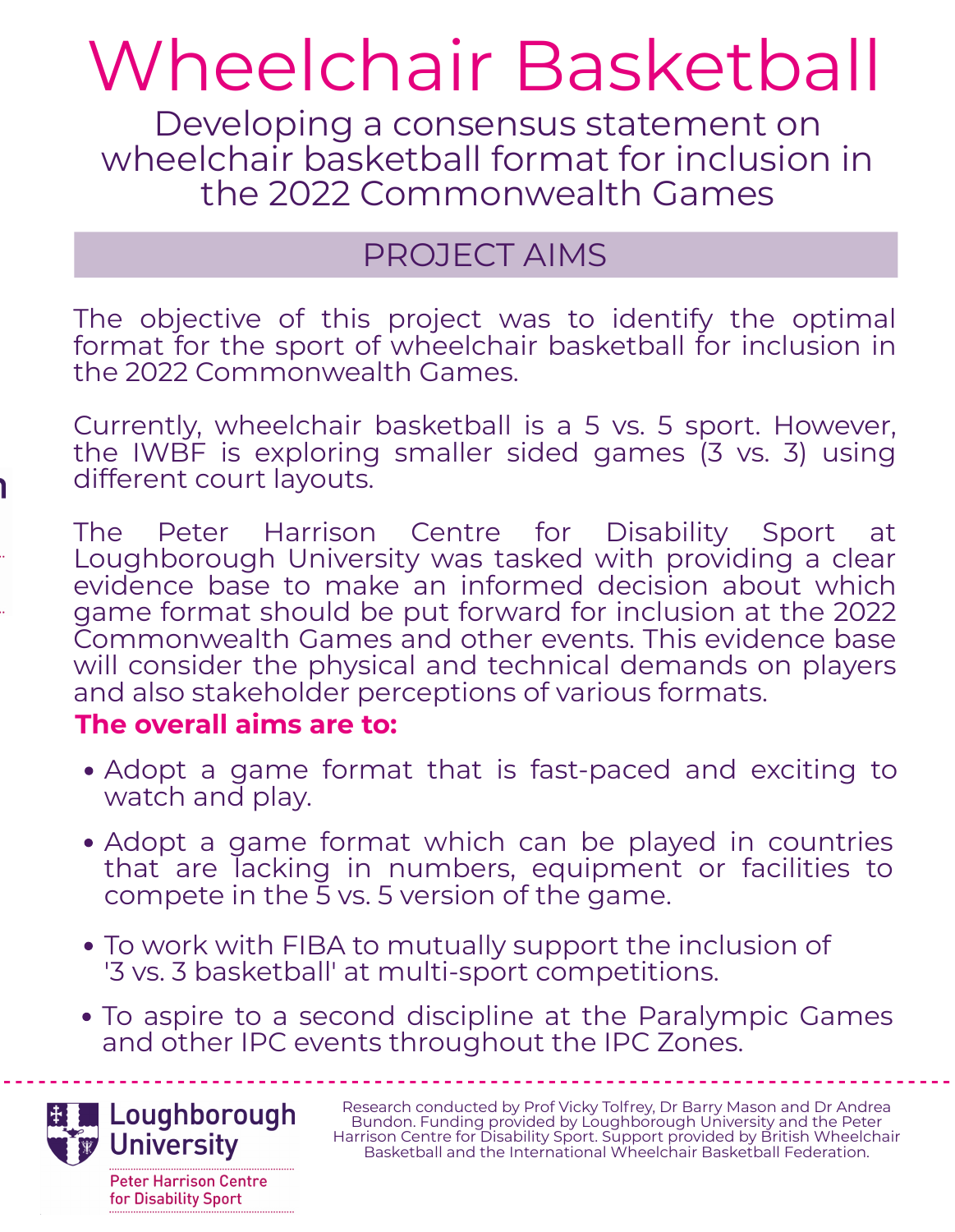#### **GAME FORMAT AND RULES USED IN SIMULATED TOURNAMENT**

| 5 vs. 5 Games    |            | 3 vs. 3 Games  |
|------------------|------------|----------------|
| 10 min. quarters | Duration   | 10 min. halves |
| Stop-time        | Game clock | Running-time   |
| 24 sec.          | Shot clock | 18 sec.        |



A simulated tournament was held allowing players, coaches and officials to experience three 3 vs. 3 game formats and a standard 5 vs. 5 game.



## TOURNAMENT DESIGN

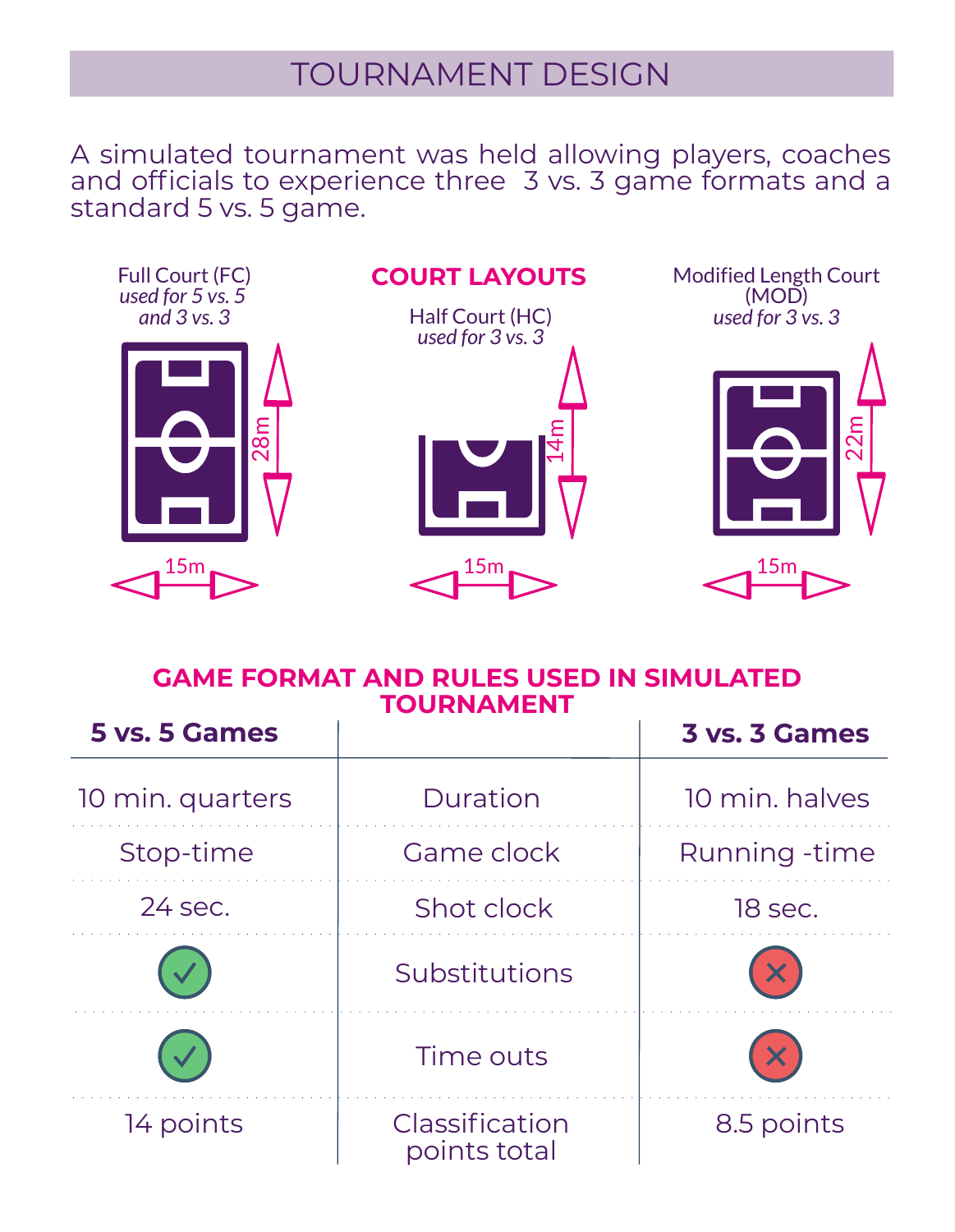Teams of researchers collected data on the physical and technical demands of the game formats during the tournament and perceptions of stakeholders posttournament.

 $\blacktriangleleft$ LDEM  $\blacktriangleleft$  $\overline{\angle}$  $\bigcap$  $\bm{\mathcal{S}}$ 

## DATA COLLECTION

- Relative distance covered
- Peak speed
- Time spent in fixed speed zones

External workload was monitored via an indoor tracking system (ITS) used to measure:

Internal workload was monitored including:

- Possession (time and passes received)
- Passing (number and type)
- Shooting (number, type, success rate)
- Defensive (forced turnovers, rebounds, blocks)
- Errors (fouls, turnovers, ball handling errors)
- Mean and peak heart rate (HR)
- Rating of perceived exertion (RPE)

All games were filmed and actions coded to describe technical activities relating to:

Surveys were conducted with 20 individuals (athletes, coaches, officials) who took part in the tournament.

Semi-structured, qualitative interviews were conducted with 12 individuals from 4 nations (athletes, coaches, officials and classifiers). This included individuals who participated in the mock tournament and others who watched video footage of the event.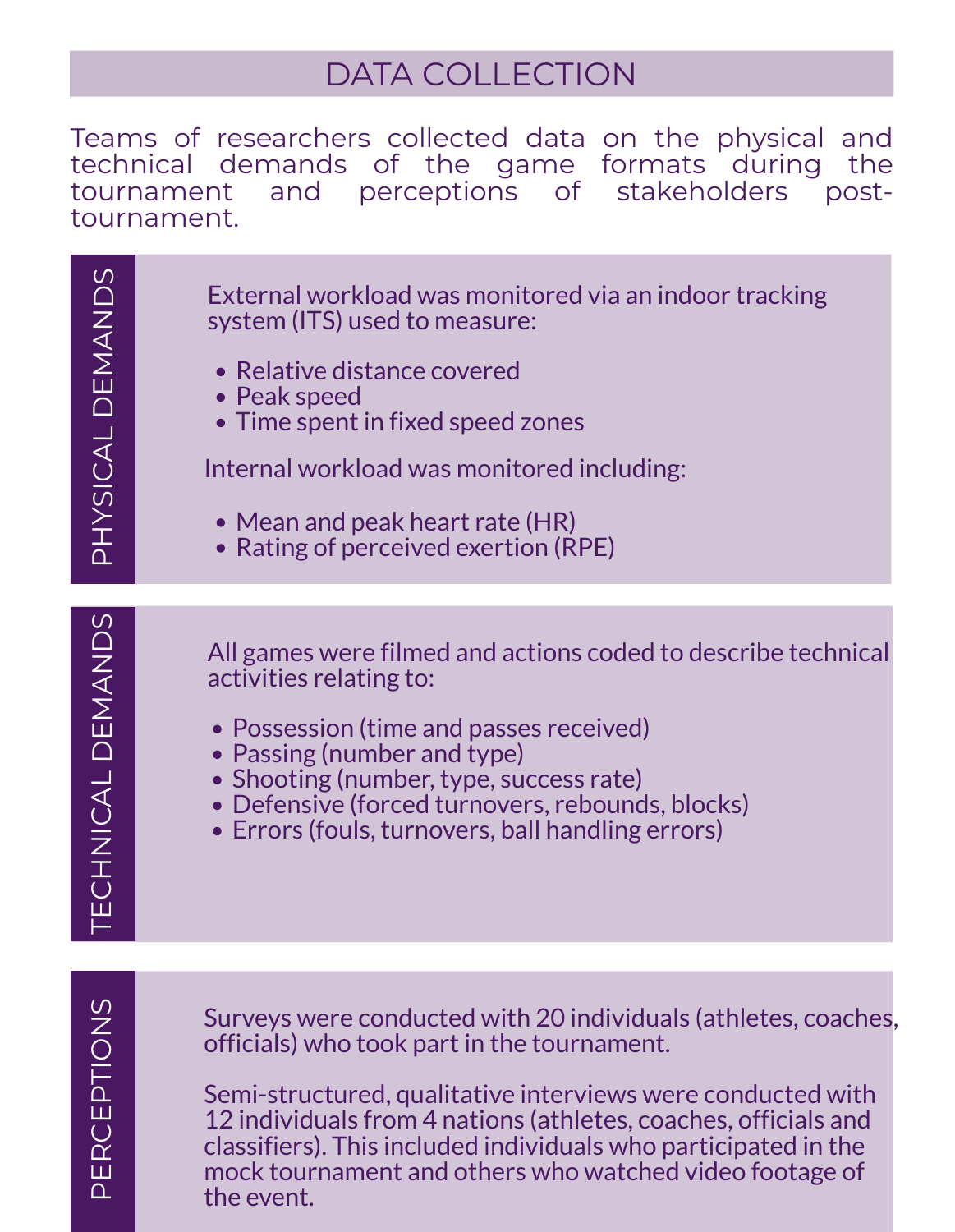## FINDINGS

#### **ACTIVITY PROFILES OF THREE 3 VS. 3 FORMATS (indoor tracking system data)**



#### **ACTIVITY PROFILES OF THREE 3 VS. 3 FORMATS (indoor tracking system data)**



#### NOTE: Baseline measure is activity profile of 5 vs. 5 game Increase compared to 5 vs. 5 Decrease compared to 5 vs. 5 No significant change compared to 5 vs. 5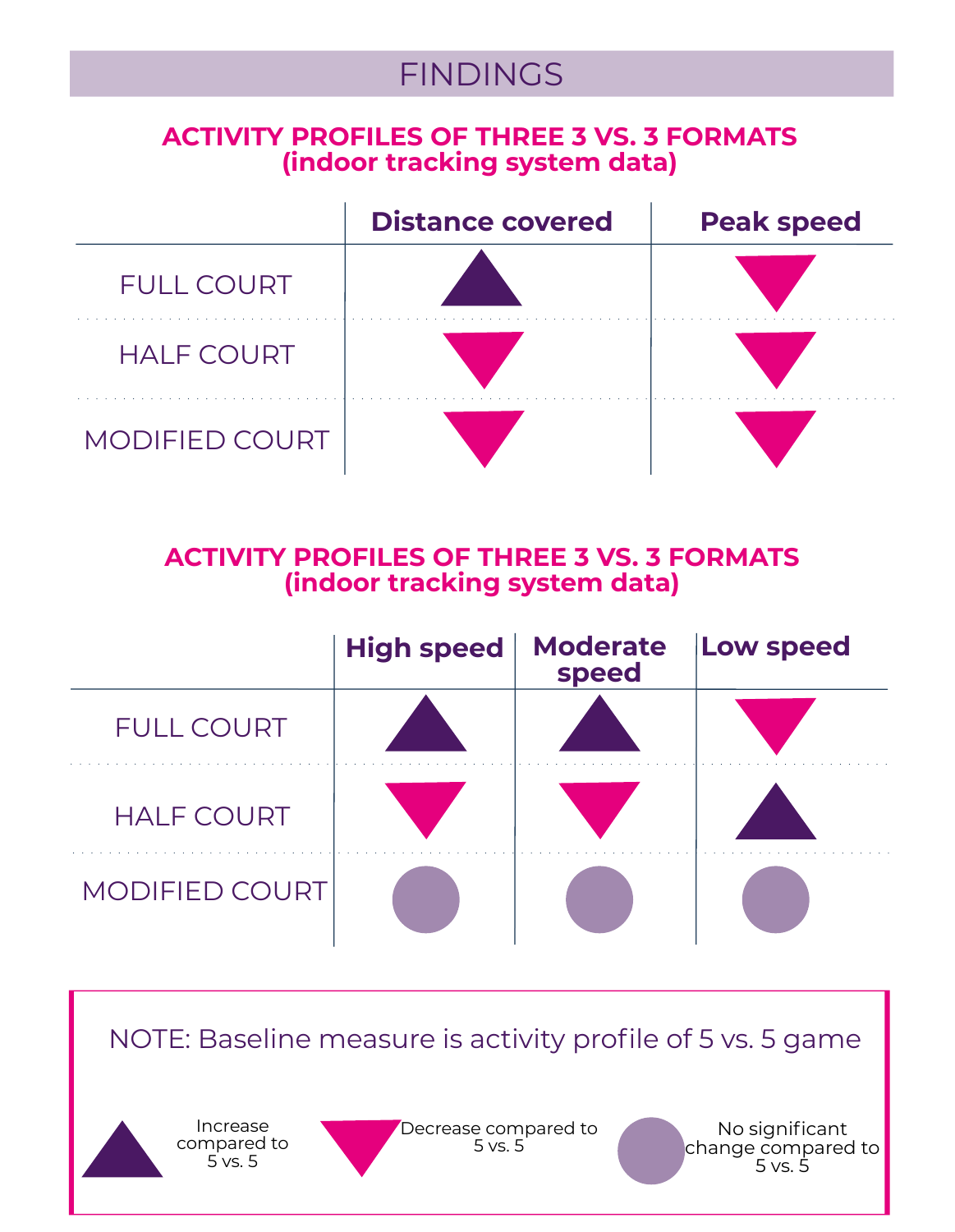

#### **PHYSIOLOGICAL RESPONSE (HR and RPE)**







#### NOTE: No observed differences between 3 vs. 3 formats.

#### **TECHNICAL DEMAND (coded video data)**

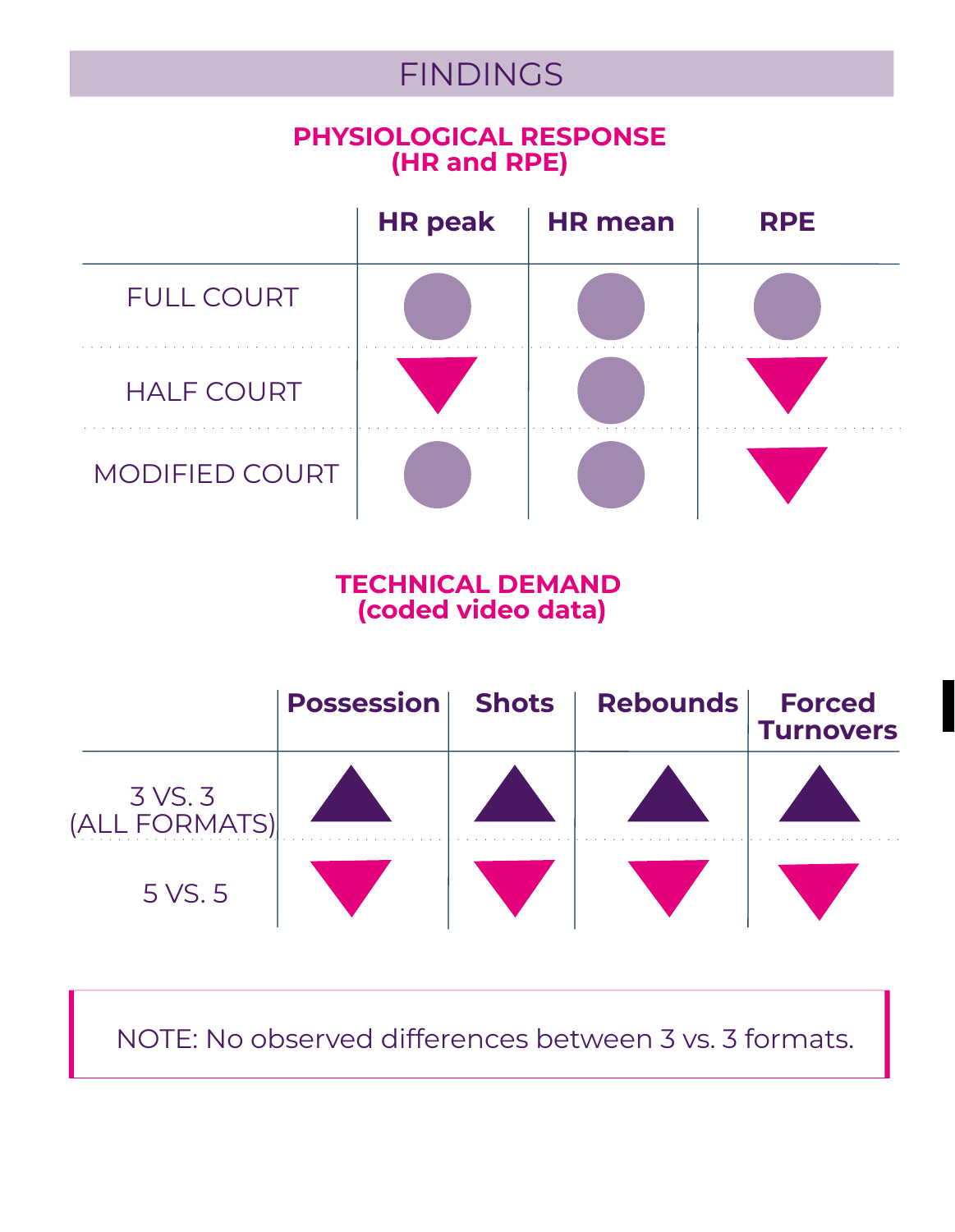## FINDINGS

#### **SUPPORT FOR DIFFERENT 3 VS. 3 FORMATS (Surveys and interviews)**





#### **ATTITUDES AND BELIEFS ABOUT MOVE TO A 3 VS. 3 FORMAT (Surveys and interviews)**

| Promote development |              | Promote development |         | Support for    |
|---------------------|--------------|---------------------|---------|----------------|
| of sport            |              | of players          |         | introducing    |
| Own                 | <b>Other</b> | Own                 | Other   | <b>3 vs. 3</b> |
| nation              | nations      | nation              | nations |                |
|                     |              |                     |         |                |



#### NOTE: Overwhelmingly those surveyed and interviewed believed there was value to introducing a 3 vs. 3 format but were hesitant about giving full support without knowing final format that would be selected and subsequent rules.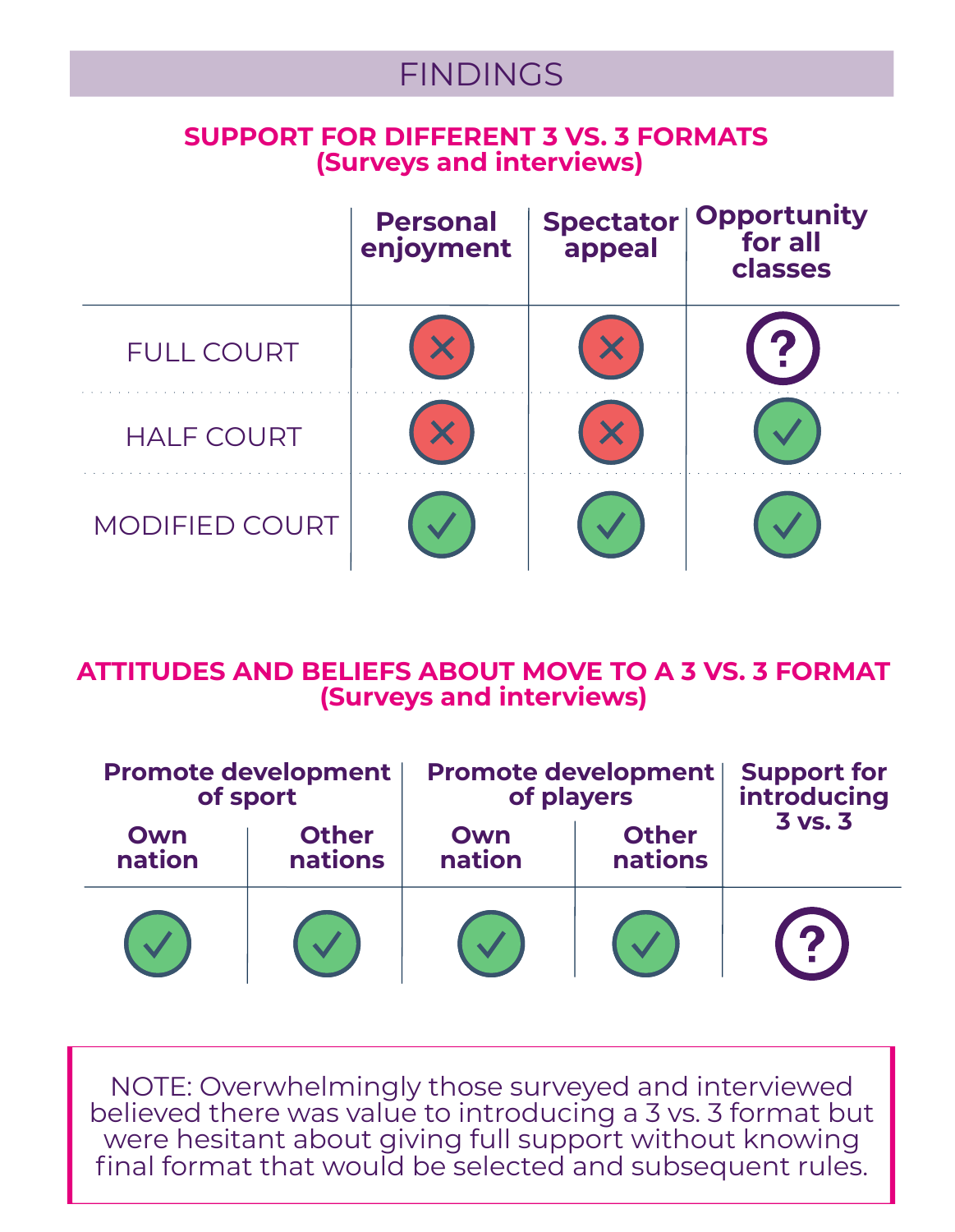- The 3 vs. 3 formats showed slower speeds (mean, peak and time in high speed zone) than the 5 vs. 5 formats but survey and interview data suggested this could have been due to fatigue of players (because the simulated tournament was held at the end of a training camp) and/or players unfamiliarity with the dimensions of the court.
- The 3 vs. 3 formats showed increases in passes and shots -

## **SUMMARY**

### **The overall conclusions of the research team are:**

this was supported by survey and interview data where participants stated that fewer players meant more 'touches' for each player.

- Overwhelmingly participants saw value in introducing a 3 vs. 3 format for the purpose of (1) promoting the development of the sport in more regions (more regions are able to field teams thus creating more local and international competition) and (2) promote the development of individual players (more teams means more opportunities to play and smaller sides allows for more 'touches' for each player).
- Preferred version amongst those who participate in the simulated tournament was the 22m modified court but this needs to be balanced with concerns about the feasibility of implementing this size of court. Full court was

also considered a viable options provided duration of game was short to limit fatigue and shot clock was extended.